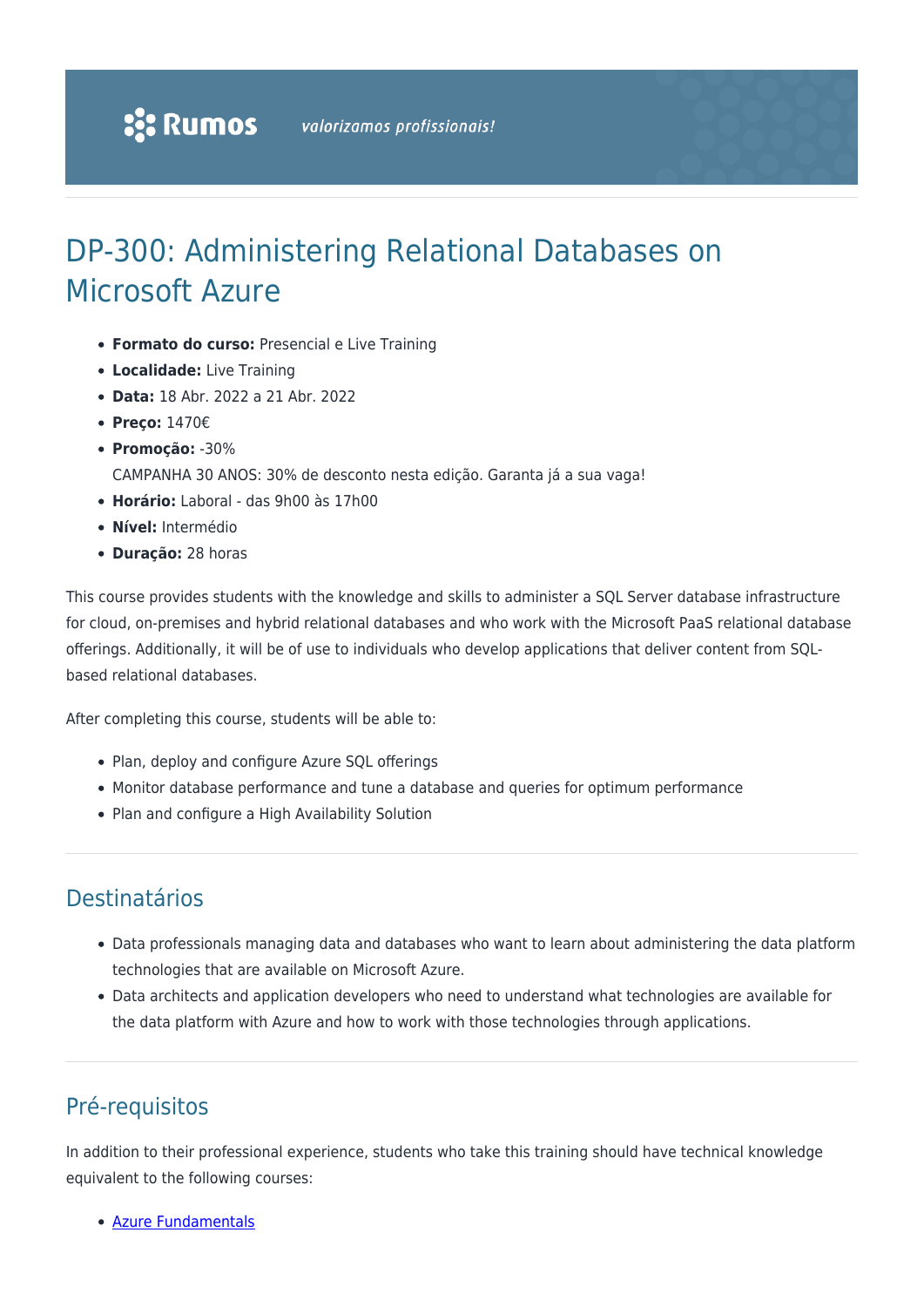Azure Data Fundamentals

### Programa

#### **The Role of the Azure Database Administrator**

- Azure Data Platform Roles
- Azure Database Platforms and Options
- SQL Server Compatibility Levels
- Azure Preview Features
- **Lab : Using the Azure Portal and SQL Server Management Studio**

#### **Plan and Implement Data Platform Resources**

- Deploying SQL Server using laaS
- Deploying SQL Server using PaaS
- Deploying Open Source Database Solutions on Azure
- **Lab : Deploying Azure SQL Database**

#### **Implement a Secure Environment**

- Configure Database Authentication
- Configure Database Authorization
- Implement Security for Data at Rest
- Implement Security for Data in Transit
- Implement Compliance Controls for Sensitive Data
- **Lab : Implement a Secure Environment**

#### **Monitor and Optimize Operational Resources**

- Baselines and Performance Monitoring
- Major Causes of Performance Issues
- Configuring Resources for Optimal Performance
- User Database Configuration
- Performance-related Maintenance Tasks
- **Lab : Monitor and Optimize Resources**

#### **Optimize Query Performance**

- Understanding SQL Server Query Plans
- Explore Performance-based Database Design
- Evaluate Performance Improvements
- **Lab : Query Performance Troubleshooting**